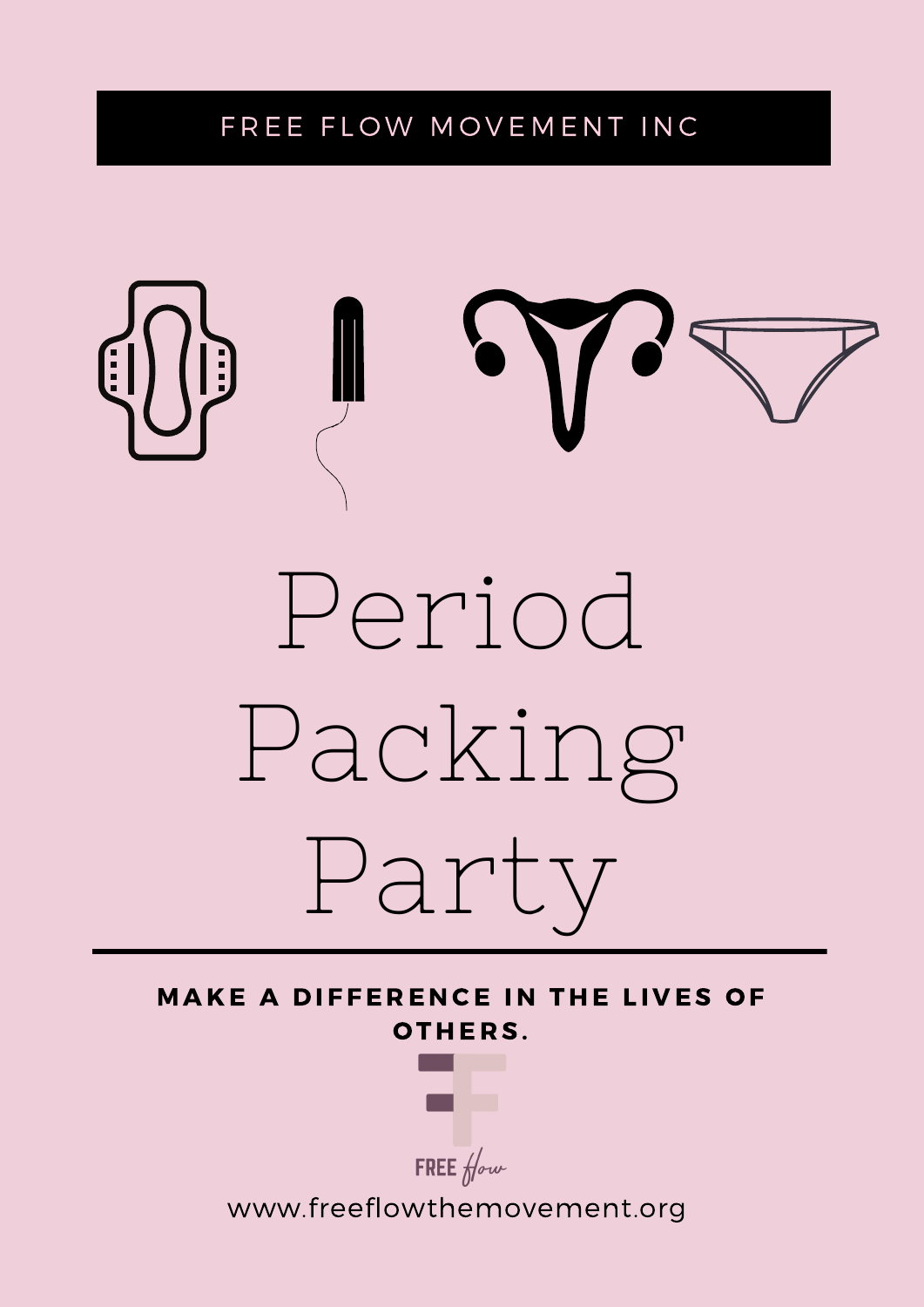## **Hosting a Free Flow PERIOD Packing Party**

Free Flow Movement, Inc wants to work together with our community to provide menstrual products to people in need. Help us continue our mission by hosting a period packing party.

#### **Collect the products**

**Product Drives**: Ask for donations of menstrual products by placing boxes or bins in high traffic areas. For health reasons, please do not accept open packages of tampons or pads. Advertise your drive and these locations on your social media.

**Product Purchase**: If you and your organization chooses to raise funds instead, you may consider purchasing products from online and wholesalers at discounted rates. Homeless women prefer pads with wings and super tampons. Additional hygiene products such as wipes and hand sanitizer may be purchased as well.

**Prepare for the Party:** Get event supplies and care package supplies. Find a room or location. Invite your friends and advertise your event on social media, though email, or with posters.

#### **Event Supplies**

- ❏ Free Flow labeled packing bags
- $\Box$  (2-4) spools of ribbon
- ❏ Boxes or garbage bags for completed care packages
- ❏ Trash and Recycling Bins (your event space may offer this)
- ❏ Optional refreshments and decorations.

#### **Care Package MUST haves**

- ❏ (9) Tampons
- $\Box$  (6) Pads
- ❏ (1) Free Flow Labeled Bag

#### **Optional**

❏ Construction paper and markers for handwritten notes of encouragement

- ❏ Postcards and stamps, for writing local representatives
- ❏ Additional hygiene supplies such as wipes, hand sanitizer and clean packaged undergarments.